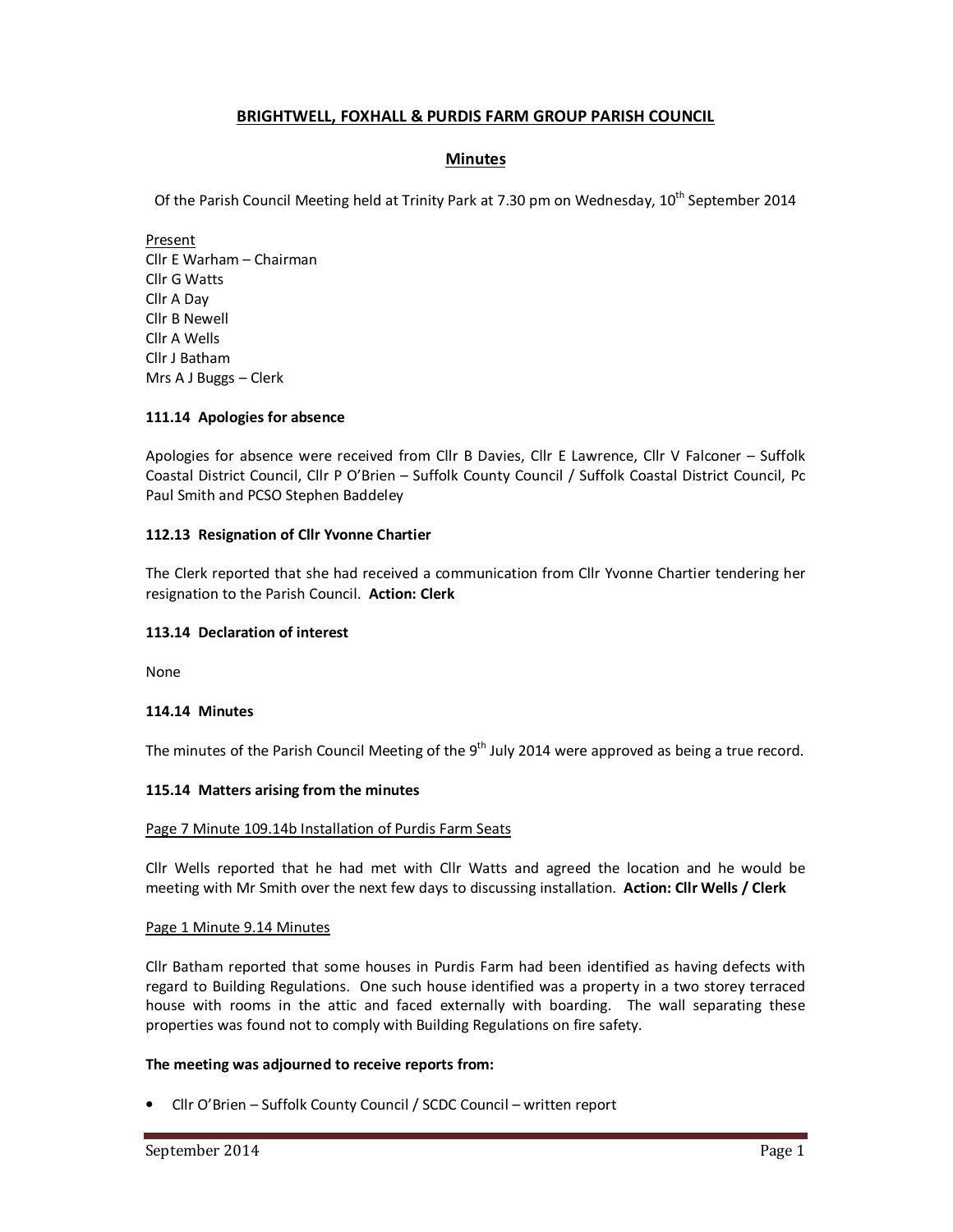A public consultation seeking people's views on where to create three official Gypsy and Traveller stopping sites in Suffolk has been stopped.

The consultation, launched earlier in August by all the Public Sector leaders, identified seven potential sites - with the aim of selecting three in the areas where unauthorised encampments usually occur. However, early feedback from councillors and residents demonstrated that the sites were not suitable and that the consultation period rushed. The council leaders have halted the current process to enable reconsideration. Thus, the seven sites previously identified have therefore been dropped and a fresh list of sites, provided by landowners, will be worked on prior to public consultation. No timescales have been set for when a new consultation will be launched.

Children in school-years 7 and 8 are being offered flu vaccinations as part of a county-wide pilot scheme aimed at reducing the spread of illness this winter. The vaccine will take the form of a simple nasal spray. Side effects are uncommon. This follows on from a series of pilot vaccination programmes that were successfully carried out in primary schools last year around the country. Letters and information leaflets have been sent to parents explaining the programme in detail.

A £1.5million campaign aimed at doubling the number of apprenticeships in Suffolk and creating thousands of new jobs and training opportunities for young people has been launched. SCC and the New Anglia Local Enterprise Partnership are leading the programme, and are calling on employers to help create the new apprenticeships that will secure the aimed-for 5,000 new opportunities by 2019. Increasing the number of apprenticeships will play a vital part in tackling the skills shortage in Suffolk.

SCC's fostering and adoption teams have joined forces, launching a campaign, to enable better provision for looked after children. SCC is introducing a new single point of contact to provide a more streamlined service. The team can be called directly on 01473 264800, or email: fosterandadopt@suffolk.gov.uk. From Monday 8<sup>th</sup> September, prospective carers will be able to find further information on the fostering and adoption team's new website: www.dreams.suffolk.gov.uk.

SCC is adopting national changes to the way in which children and young people with special educational needs and disabilities are assessed. The Special Educational Needs and Disabilities (SEND) reforms come into effect with an aim to improve the way services support children and young people with SEND. The new reforms will ensure that services across education, health and social care will work together to provide an integrated response to need. The new arrangements will support children and young people from birth to the age of 25. Early identification for SEND support is vital. The aim is to give families far more control and choice over this provision.

• Cllr Falconer – Suffolk Coastal District Council – written report

### SCDC Accommodation Move

We had hoped to hear of the eventual decision in July but this has again been postponed – we now should hear at the Full Council Meeting at the end of September.

# Gypsies and Travellers

I came back from a week's break (first for about a year) to the latest 'HOT' news on the above. I and my fellow colleagues were never consulted re possible sites in our Wards nor were the Parish Councils. I attended a meeting at Endeavour House only a couple of hours after SCC decided to halt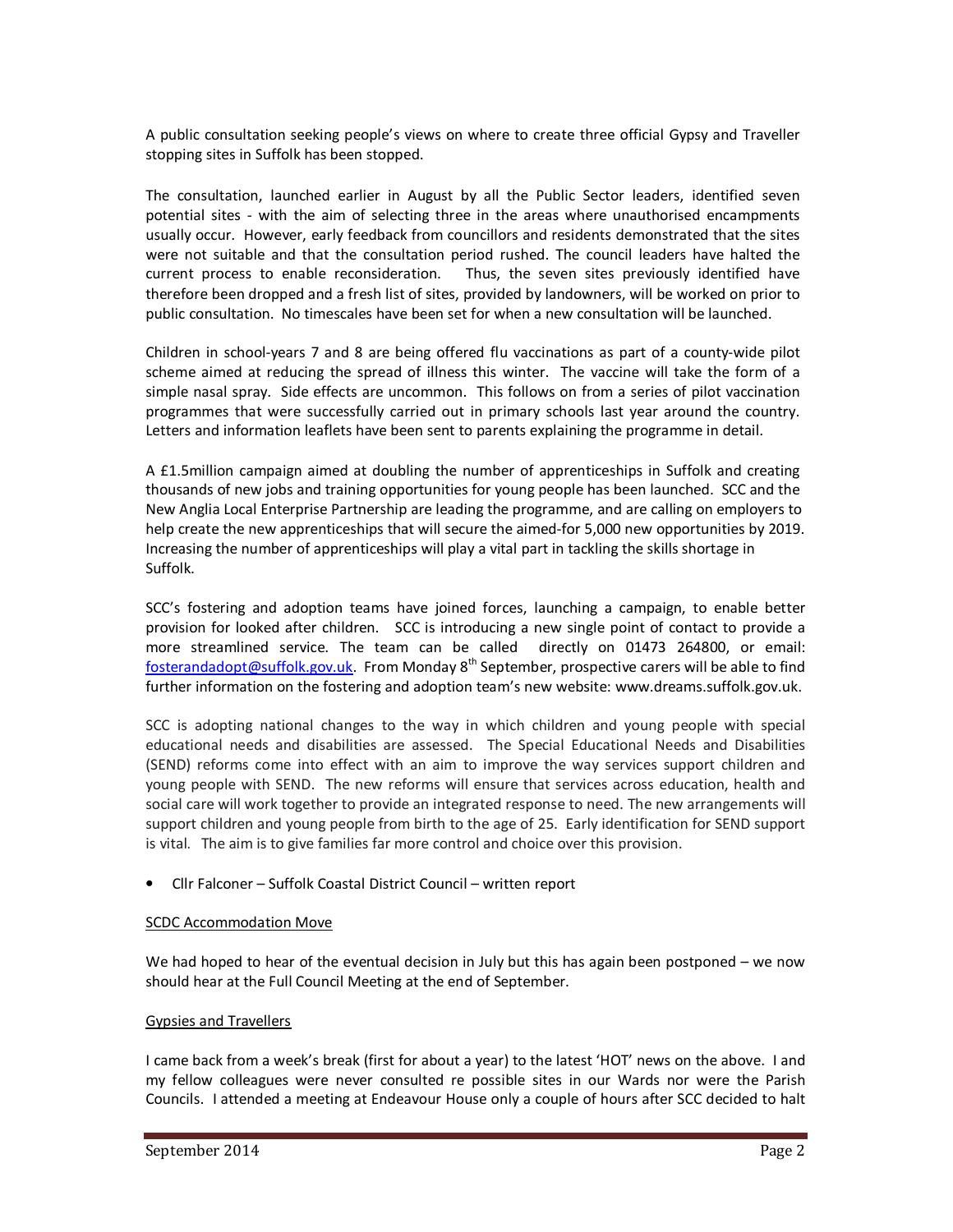the Consultation. Hardly anyone came but the Short Stay Briefing Event held instead, was useful in that the few of us there aired our views and put forward views on how it could have been, and in future, better handled. I will leave your Chairman to expand further.

### Community Enabling Fund

In the year 2013/2014 I allocated approximately £3,600 out of my allocation of £4,000 and recently presented a Plaque and Certificate to one of the organisations that benefited from the grant.

Another Community Project (Waldringfield Flood Defence Group) which benefitted from my allocation has also received much praise from our Local MP, Defra, the EA and officers of Suffolk Coastal for their example of a Community Group taking action and seeking funding. They sought additional funding and received £633,470 from the Coastal Community Fund, £90,000 from a Repair and Renew Grant, £5,290 from a Business Support Scheme and a possible further £10,000 from Suffolk Coastal's Capital Grant Programme will hopefully be forthcoming. The money is for building flood defences – a counter wall. Homes, businesses and farms in Waldringfield were badly affected in early December last year.

I hope this year to help with allocating a sum of money towards Levington's River Wall – a vital tourist asset to Suffolk Coastal.

• Suffolk Police – PC Paul Smith – written report

| Parish                         | No of Crimes Recorded | <b>Same Month Last Year</b> |
|--------------------------------|-----------------------|-----------------------------|
| Brightwell                     |                       |                             |
| Bucklesham                     |                       |                             |
| Foxhall                        |                       |                             |
| Levington                      |                       |                             |
| Nacton                         | 10                    | n                           |
| Newbourne                      |                       |                             |
| Purdis Farm                    | 13                    |                             |
| Waldringfield                  |                       |                             |
| <b>Total Crimes This Month</b> | 25                    | 22                          |

# Period  $31<sup>st</sup>$  July 2014 – 28<sup>th</sup> August 2014

This month's recorded crime was 25. The level of recorded crime for the same period in 2013 was slightly lower 22.

Brightwell, Foxhall, Newbourne and Waldringfield are all crime free this month.

Bucklesham had just 1 recorded crime this month, a person was charged with Possession of a Class B Drug.

Levington also recorded 1 crime this month. Officers investigated a report of Burglary Other Building, whereby a boat moored just up the river from the marina was entered during a 4 week period and various items taken.

Nacton's reported crime increased again this month to 10. There were 3 reports of Theft from a motor vehicle, 2 relate to Lorries parked on the A14 overnight having goods removed from their trailers and the 3<sup>rd</sup> was an insecure car parked in a public car park that had a handbag removed from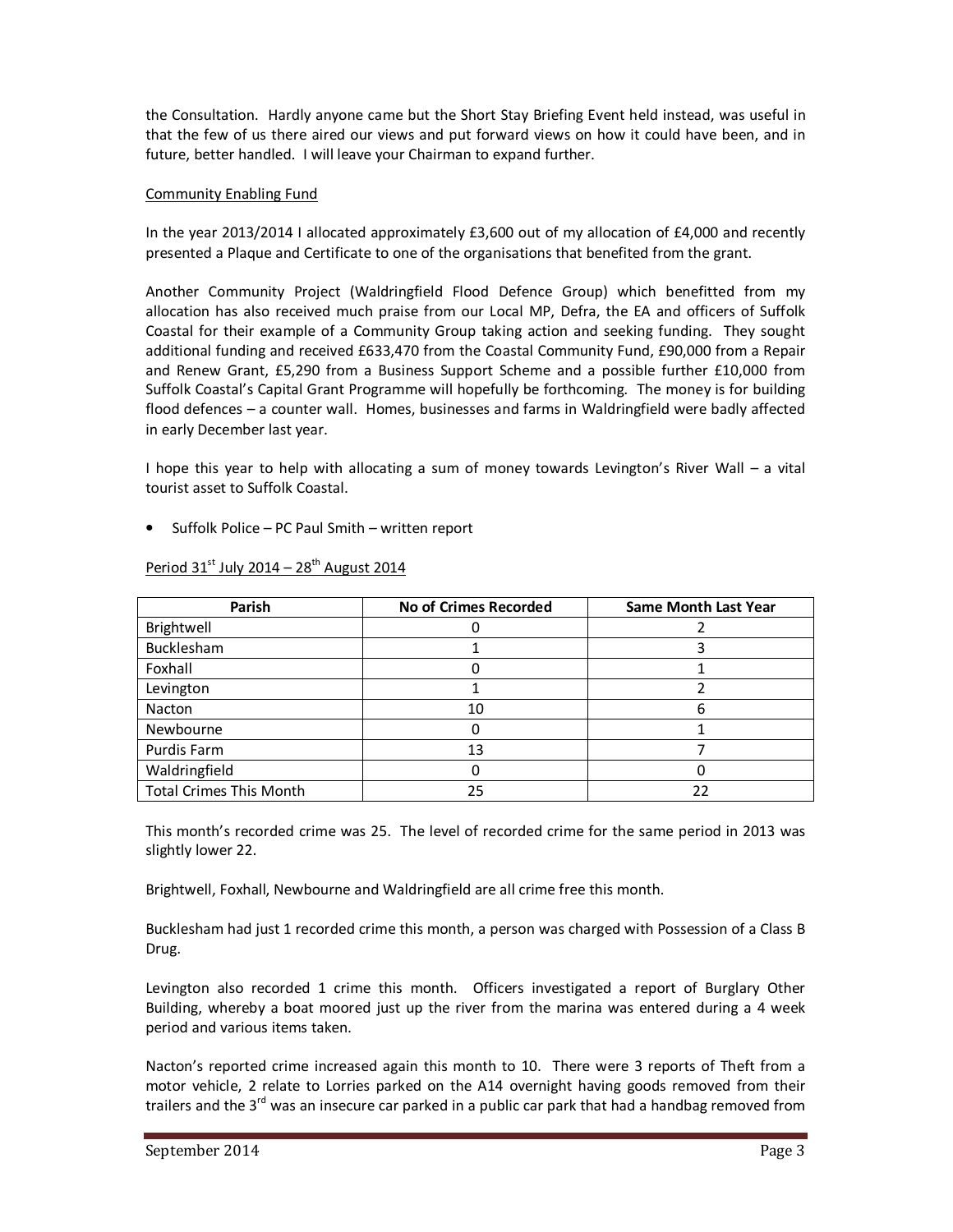inside. Whilst at a charity event a wallet was taken from a jacket pocket by persons unknown, and all the garden furniture from a local pub was taken overnight. 2 bicycles secured to a bike rack in a country park were taken along with the chains securing them. A property left insecure was entered and items of jewellery taken, house to house enquiries were conducted and a media release issued but there are no further lines of enquiry to pursue. A shed on a golf course was entered but nothing taken, 1 person was charged with driving whilst under the influence of drink/drugs and 1 person was charged with possession with intent to supply Cannabis.

Purdis Farm recorded 13 crimes, 7 relate to Sainsbury's, also this month officers investigated a report of Criminal Damage to a vehicle, whereby 2 times in a 6 week period the front tyres of a car parked overnight in a residential road have been damaged. An insecure car left on a driveway was entered and a Sat Nav taken and an open garage was entered and a set of ladders removed, both victims have been given crime prevention advice. 1 person received a Community Resolution for assault and 1 person is currently on police bail for harassment.

A view of crime maps and data can now be found on the Internet.

Felixstowe & District Safe Neighbourhood Team will be holding a priority setting meeting at Kirton & Falkenham Recreation Ground Pavilion on Monday,  $29<sup>th</sup>$  September from 6 pm.

# **The meeting was re-convened.**

# **116.14 Clerk's Report**

The Clerk's report had previously been circulated and it was agreed that some of the items should be discussed as per the agenda.

# Jayne Cole – New Service

Jayne Cole, who was previously working for SALC, has set up independently and with partners to compliment the services on offer.

"As a guide, below are what we are offering and the services that will be expanding with the business:

Unlimited advice service, open 9 -5 via telephone Mon - Fri and email ( I am also adding a mobile number later this week) Access to a repository of documents and help packs, for example new councillor pack, plain English topic notes, standing orders etc, many of these are ready to go up on the site, with many more to follow. I will also host events every couple of months in various locations, along the lines of drop in clinics and networking. I am as ever happy to meet councils in person for the cost of the mileage or am happy to meet here. The advice service is backed up by Marshall Hatchick Solicitors, who will provide a free legal opinion and if requested follow on work.

I will be offering an internal audit service and help with neighbourhood, parish & emergency plans etc, a quarterly publication will be produced and provided as part of the subscription via download. There will also be free access to topic notes, new councillor welcome packs, election packs etc, I have many ready for upload and others on the way.

I am in talks to provide access to reduced cost insurance for councils, parish meetings and also access to specialised software (GIS Mapping, accounts, cemetery management, allotment management), also playground inspections etc. I hope to have a directory of suppliers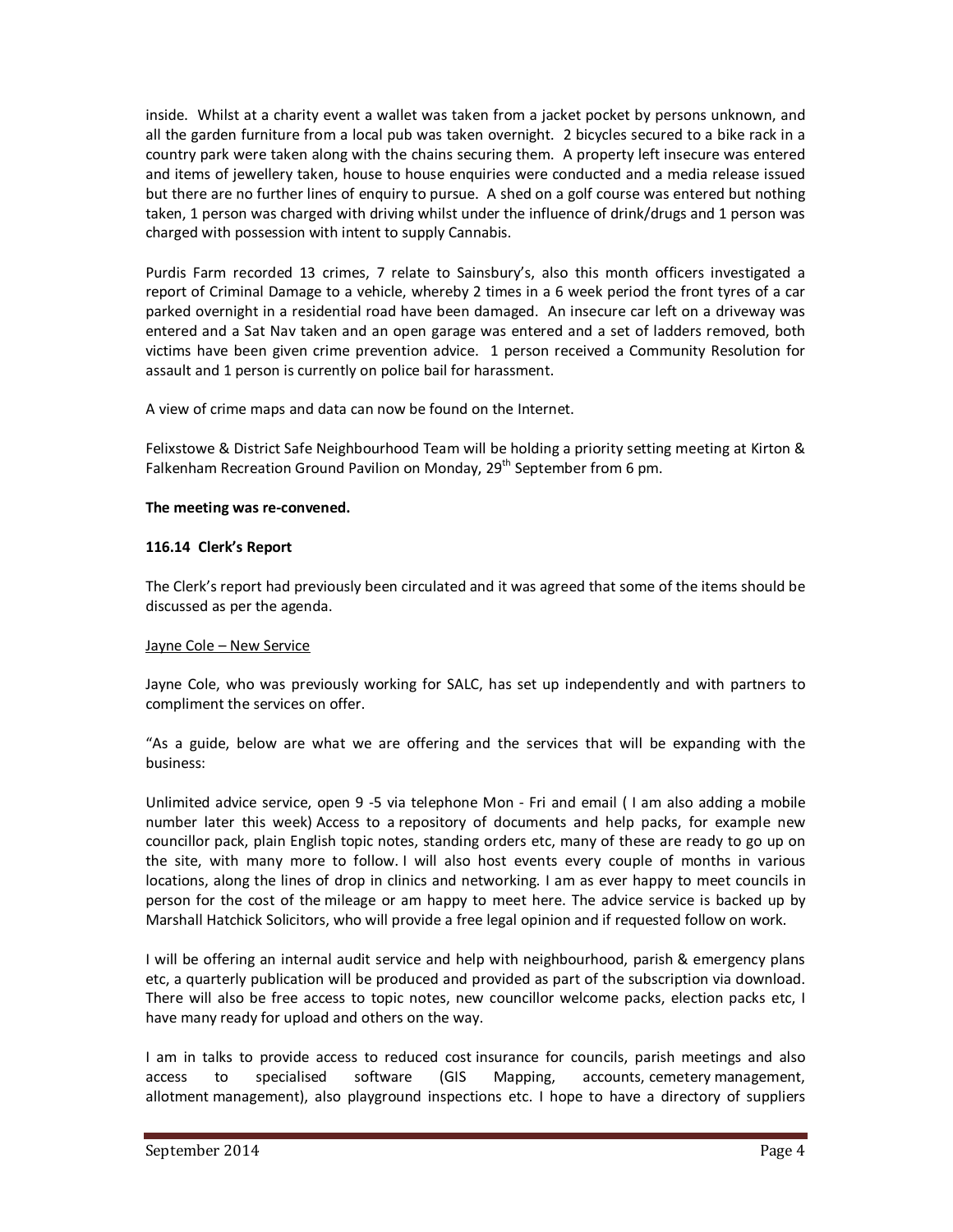offering benefits for LCPAS subscribers by the end of this year. As they become available I will let you know."

# SALC -Deregulation Bill

This LAIS provides information about the Deregulation Bill which contains a wide range of matters affecting communities. Those issues that have a particular direct impact on local councils are highlighted within the details provided below. However, councils will have their own perspective on what is significant in the Bill for their communities and, accordingly, an indication of the wider content is included. Only a direct reading of the 214 pages of the Bill and the associated legislation provides a complete picture of the exact content but this LAIS provides helpful indicative information of what is to come.

It is anticipated that local councils will be particularly interested in:

- Clause 14 which governs pre 1 September 1995 agricultural tenancies
- Clauses 21 to 27 which cover rights of way
- Clause 38 which covers changes to parking controls
- Clauses 52 to 54 and 56 to 57 which are about licensing arrangements including for community events
- Clause 58 which reduces licensing controls for showing films in community premises
- Clause 75 which removes the requirement for sustainable community energy strategies and associated consultation
- Clause 78 which removes consultation requirements for best value authorities

Local councils will wish to be aware that the House of Lords will be examining the Bill line by line in the Committee Stage. Anyone wishing to make comments to their Committee will need to monitor the www.parliament.uk website for Committee dates. The link is http://services.parliament.uk/bills/2014-15/deregulation.html

# Emailed received from SCDC regarding the Individual Electoral Registration (IER)

Individual Electoral Registration (IER), recently introduced in England and Wales, means that every individual is now responsible for their own registration instead of doing it by household.

This is the biggest change to how people register to vote in almost a hundred years but most people on the current register will be transferred automatically to the IER register without having to do anything.

The Government is introducing IER to make registering to vote safer and more convenient.

# **I'm registered to vote in Suffolk Coastal - what do I need to do?**

In early August you will receive a letter from Suffolk Coastal District Council (SCDC) letting you know that either:

- Your details have been confirmed and successfully transferred to the IER register and you do not need to do anything further, **or**
- You need to provide us with additional information in order to be registered under IER and you will be sent an Invitation to Register Form.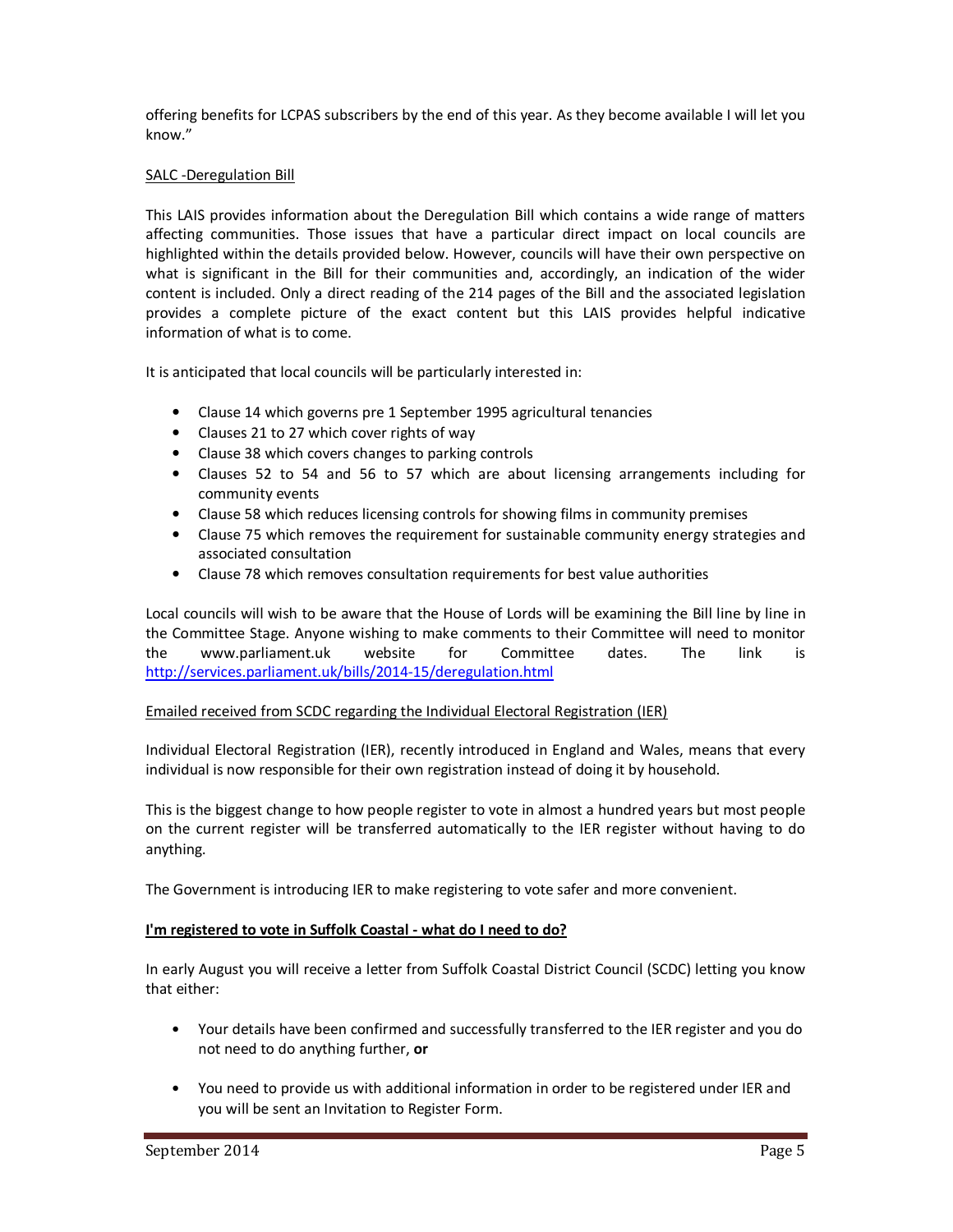### **I'm moving house or moving to the Suffolk Coastal district**

New applications to register to vote will have to be made individually. With IER, for the first time, you will be able to register online - this is the simplest and quickest way to register.

You will be able to register online at www.gov.uk/register-to-vote. You will need to provide your National Insurance Number and date of birth. Remember that each person over 18 in the household will need to apply individually.

You can also apply on a paper form which we will send to you pre-filled with the information we already know - just call us on **01394 444685** or email elections.scdc@eastsuffolk.gov.uk.

### **Can I still use my postal or proxy vote?**

If you already have a postal or proxy vote and we write to tell you that your details have been confirmed and successfully transferred to the IER register, you can continue to vote by post or proxy and do not need to do anything further.

If we write to you because we need additional information in order for you to be registered under IER, you will lose the ability to vote by post or proxy until that information is provided and you are successfully registered under IER.

If you do not provide additional information when asked to do so, you will be carried forward to the new electoral register but will lose the ability to vote by post or proxy.

Electoral Registration Team, Suffolk Coastal District Council, Melton Hill, Woodbridge, Suffolk IP12 1AU. Telephone: 01394 444685 Email: Elections.scdc@eastsuffolk.gov.uk

### Traveller Sites

On the  $22<sup>nd</sup>$  August Suffolk County Council announced that the consultation on proposed potential Gypsy and Traveller short stay stopping sites had commenced and the following notification was received.

"A consultation has gone live this week regarding proposed potential Gypsy and Traveller short stay stopping sites.

We are making you aware that there are proposed potential sites in your neighbouring Parishes.

Below are the details of the Short Stay Stopping Sites Consultation:

To help solve the issue of unauthorised Gypsy and Traveller encampments in the county, Suffolk's public sector leaders are of the view that there is a need for short stay stopping sites in Suffolk for Gypsies and Travellers.

Short stay stopping sites are permanent sites intended for temporary use by Gypsies and Travellers. The length of stay generally varies between 28 days and three months. The sites are not intended to be used as a permanent base. Currently there are no short stay sites in Suffolk.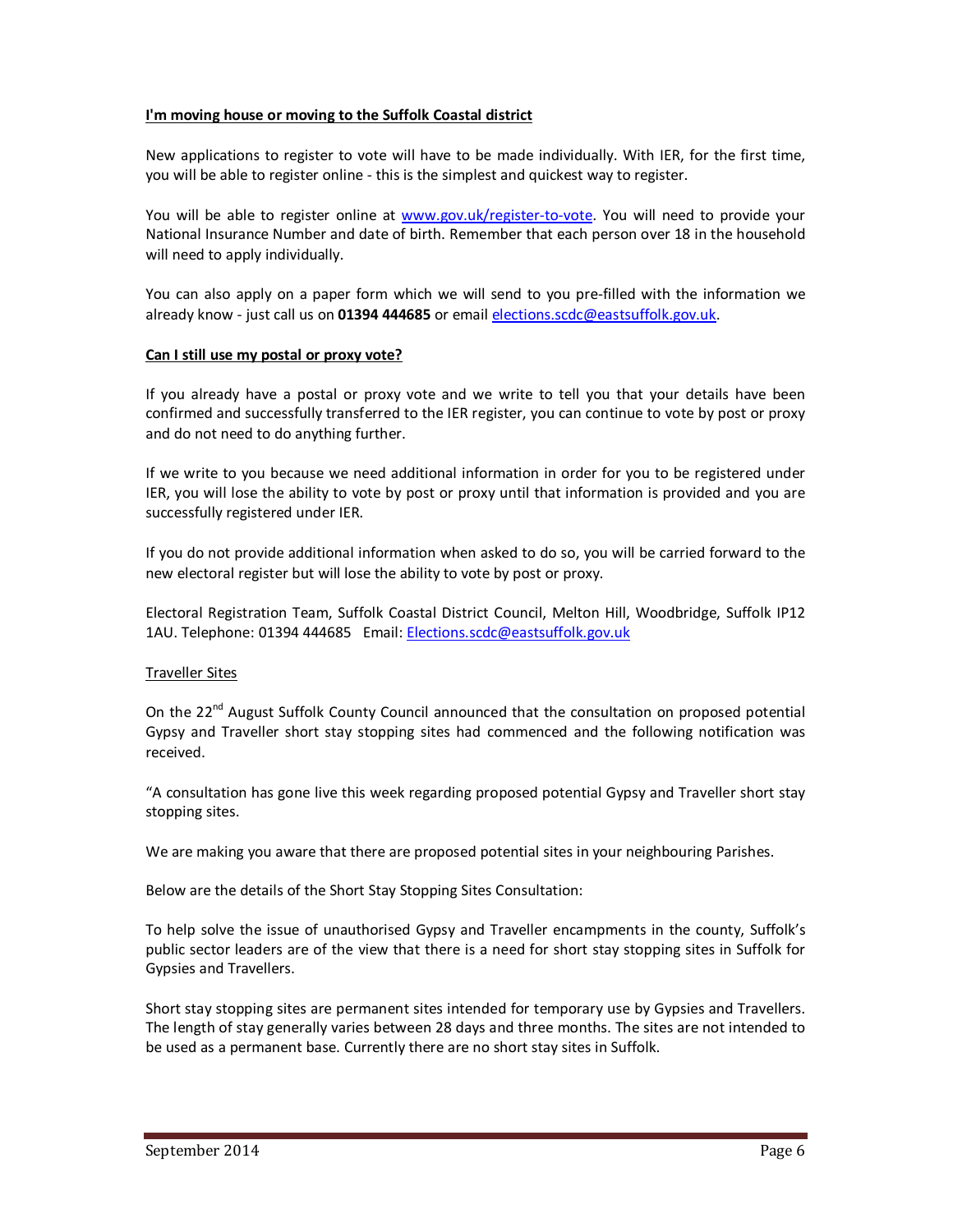Based on an evaluation of unauthorised encampments in 2007-2013, the Suffolk Gypsy and Traveller Needs Assessment (required under the National Planning Policy framework) has identified that there is a need for three short stay stopping sites in Suffolk.

Using selection criteria, seven potential short stay stopping sites have now been identified. The locations of the proposed potential short stay stopping sites are listed below and maps are attached.

### **Mid Suffolk and Babergh**

- Layby off A143 opposite Shepherds Lane, Wortham
- A140 junction with Castleton Way, Yaxley

### **Ipswich and Suffolk Coastal**

- Land between Candlet Road and Treetops, Felixstowe
- Layby on Felixstowe Road, Levington, south of junction with Bridge Road
- Former Little Chef site, off A14 by the Orwell Bridge

### **Forest Health and St Edmundsbury**

- Former Little Chef Site, Kentford, between Bury Road and A14
- · Former Chippings Dump, Upthorpe Road, Stanton

Each proposed short stay stopping site would have the capacity for eight pitches. Wherever possible, each pitch would be sufficient to accommodate two touring caravans and two parking spaces. We estimate that 0.2 hectares are required to deliver an eight pitch site.

The proposed sites would include temporary facilities such as toilets and waste collection, as and when the sites are in use. A water standpipe would be standard. These services would be chargeable as part of the weekly rent. Based on the information gathered, we believe that offering a 12 week license for staying on a site would be sufficient to cover the needs of Gypsy and Travellers passing through the county.

On Wednesday 20 August, we launched a six week public consultation to gain views on the proposals. As part of the consultation, public drop-in consultation sessions will be taking place between 2-8pm, on:

- · Monday 8 September 2014 Mid Suffolk Council Chamber, Needham Market
- · Tuesday 9 September 2014 Bucklesham Village Hall
- · Wednesday 10 September 2014 Stanton Village Hall
- · Thursday 11 September 2014 Eye Town Hall
- · Friday 12 September 2014 Millennium Centre, Red Lodge
- · Monday 15 September 2014 Elizabeth Suite, Orwell Hotel, Felixstowe (New event)
- · Thursday 18 September 2014 Council Chamber, Town Hall, Felixstowe.

Further details about the consultation are available at: www.suffolk.gov.uk/consultations."

However on the 27<sup>th</sup> August we were informed that the consultation had been halted until further notice.

### Openness of Local Government Bodies Regulations2014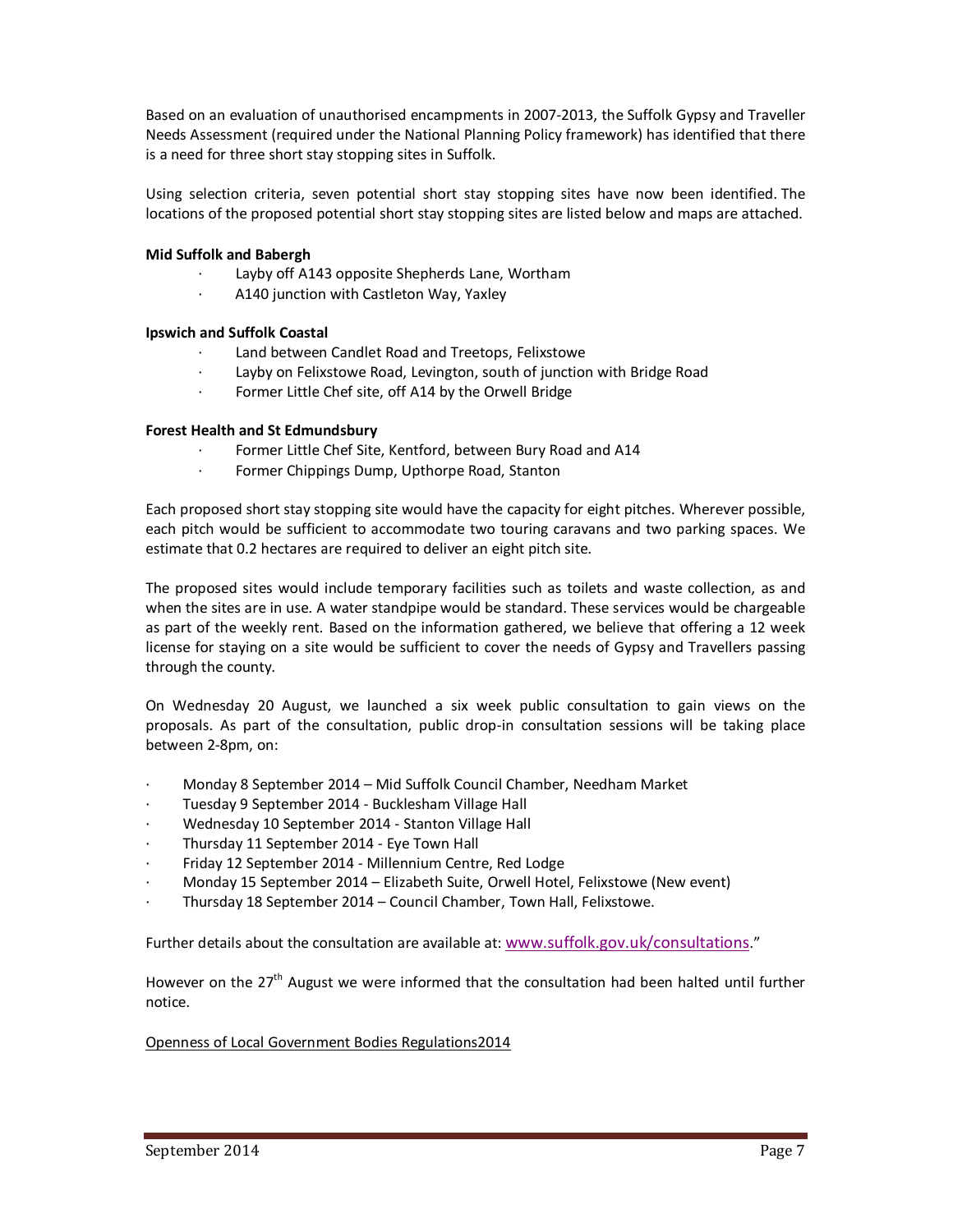The Openness of Local Government Bodies Regulations 2014 were enacted on 5<sup>th</sup> August and came into force today ( $6<sup>th</sup>$  August). These allow for the filming and recording of Council meetings (and other specified public bodies) and provide for access to records (e.g. of decisions made by officers).

We have requested that national guidance be issued for councils but to date this has not been forthcoming. We will continue to press for this and will circulate guidance as soon as possible to assist local councils. This will include suggested wording for an amendment to model standing orders.

The below link is to the final version of *A guide for the press and public on attending and reporting meetings of local government*, prepared by the Department for Communities & Local Government. Although aimed at the public and press, it will be of some use to councils use in the absence of specific advice.

https://www.gov.uk/government/uploads/system/uploads/attachment\_data/file/341312/140805\_ Openness\_Guide.pdf

# **117.14 Planning**

Cllr Newell stated she was concerned about the distribution of planning documents and how best they could be circulated between members of the Planning Committee. Following discussion it was agreed that the last councillor to receive the documents should be Cllr Watts who would formulate the reply and email to the Clerk in a timely manner to meet the SCDC deadline. **Action: All Councillors / Clerk** 

Cllr Watts reported that the application DC/14/1227/FUL Land Rear of Caris House and Brook House Purdis Farm Lane Purdis Farm for which planning permission had previously been refused had gone to appeal. The Parish Council had sent a letter to the Planning Directorate confirming that they object to the proposal as per their previous objections.

Planning Applications Considered by the Parish Council

DC/14/2712/FUL 2 Woodrush Road Purdis Farm

Parish Council comments: No objection

DC/14/2196/FUL Land North of S & D Piggeries between railway line and Felixstowe Road Purdis Farm

Parish Council comments:

The Parish Council object to the application on the following grounds.

The proposed scale and nature of this proposed development would be visually intrusive in this location contrary to the requirements of Policy SP29, DM21 and DM23 of the Local Plan and disagree that the revised submission addresses the local residents concern about residential amenity.

DC/14/2527/ARM Homebase Ltd Felixstowe Road Purdis Farm

Parish Council comments: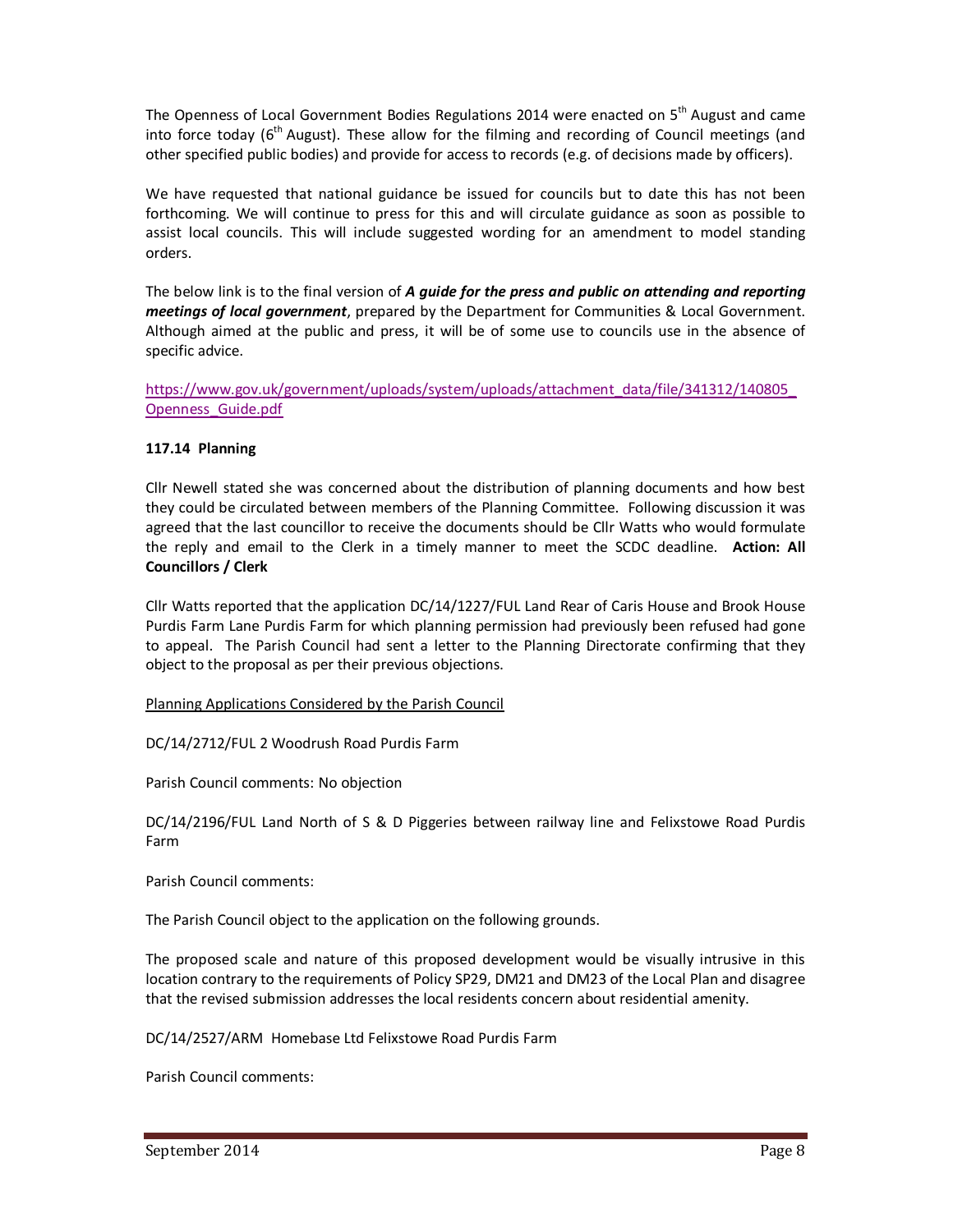The Parish Council object to the vinyl window displays for road safety reasons.

Councillors expressed concern about the increasing level of advertising signs in the area. This is a very congested roundabout and the car parking spaces are of minimum size both demanding maximum concentrating. The vinyl window pictures on the west side are a distraction for drivers from the Ipswich direction and the single south windows display a distraction on the access roundabout to the site.

DC/14/2527 Part Front Garden 135 Bucklesham Road Purdis Farm

Parish Council comments:

The Parish Council does not object to the application. However, it would like to make the following comments.

The amount of parking available for each property and, combined with their location, appears to be inadequate for the size of the properties. Concern was expressed as to how the lack of parking would impact on the neighbours and Bucklesham Road.

### **118.14 Locality Budget 2014/2015**

The Clerk stated that she had consulted Suffolk Coastal District Council regarding the installation of a rubber surface in the goal mouth of the children's play area in Murrills Road and had been advised by Sarah Shinnie who is the Active Communities Officer that it is normal practice to move or rotate the goal mouth. The Clerk reported that she had requested a quotation for the work from Simon Walker at Suffolk Coastal Services.

Cllr Newell put forward the suggestion that an "information board" be placed on the land adjacent to the Parish Council Notice Board Murrills Road Purdis Farm. The board could provide information on historical events and also wildlife. It was agreed that the Clerk should contact the Suffolk Wildlife Trust, who display similar notices in the county, asking whether they could offer any help with this initiative as regards content and cost. **Action: Clerk** 

# **119.14 To approve the revised Code of Conduct**

The Clerk reported that the revised Code of Conduct 2014 had been distributed to all councillors. She pointed out that councillors needed to be aware of Part 2 Description of categories of Local Non-Pecuniary Interests which states that "Any body of which you are a member or in a position of general control or management and to which you are appointed or nominated by the Council" and record any local committees of which are they are members ie Community Council or Village Hall Committee. Cllr Warham proposed, seconded Cllr Newell that the revised Code of Conduct 2014 be adopted by the Parish Council. **Action: All Councillors / Clerk**

### **120.14 Circulation of Documents**

Please refer to 117.14 above.

### **121.14 Finance**

Income None Expenditure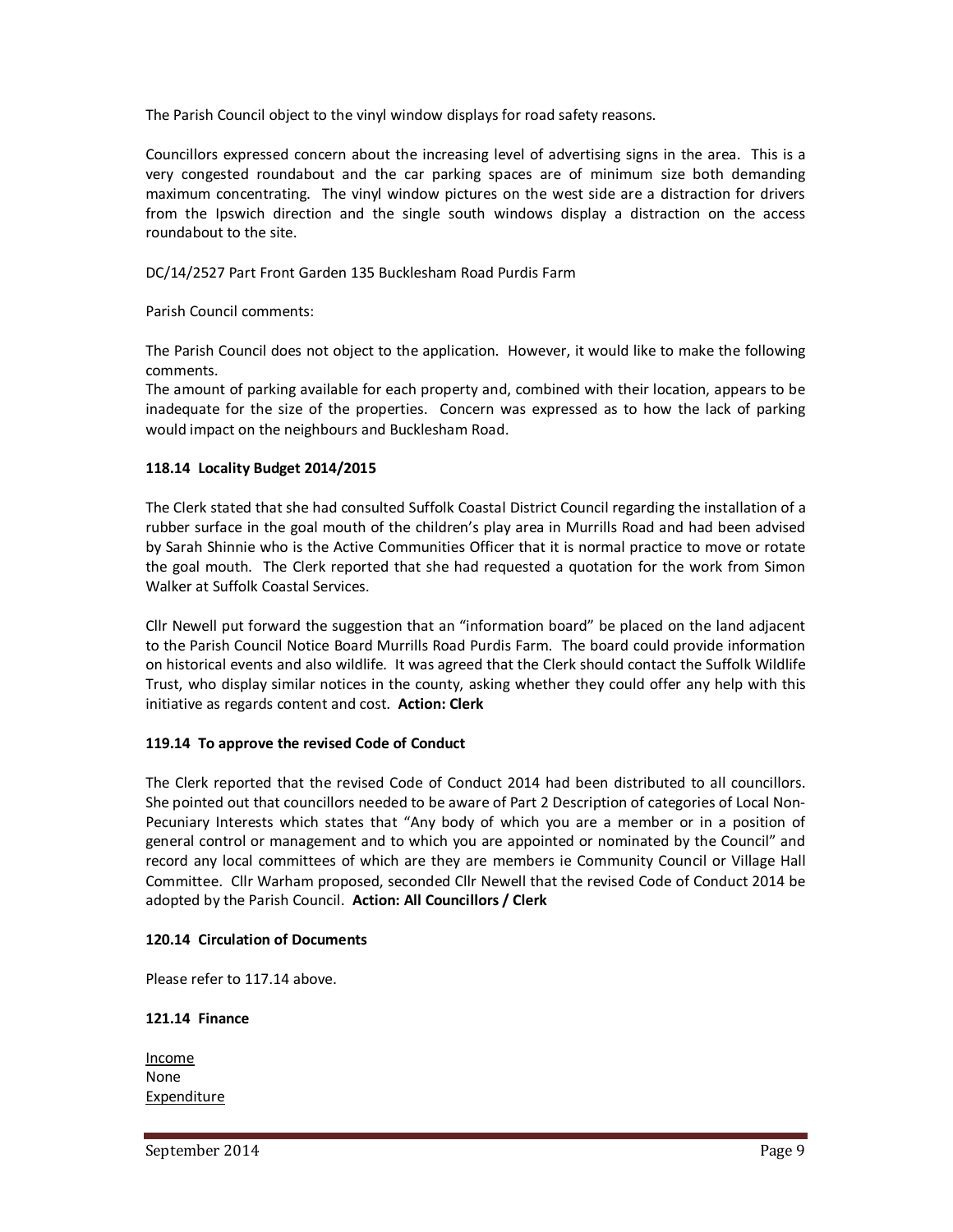| Clerk's Salary and Expenses July 2014   | £242.00 |
|-----------------------------------------|---------|
| Clerk's Salary and Expenses August 2014 | £285.93 |

Cllr Warham proposed, seconded Cllr Watts that the above expenditure is approved – agreed. **Action: Clerk** 

#### Audit

The Clerk reported that the Internal Audit had been successfully completed and the following item was noted by the Parish Council.

#### Recommendation 1

…It is recommended that a total of £56.30 should be written back into the Accounts as a deduction from Payments in the 2014/2015 year.

#### Recommendation 2

The Council should confirm with the Information Commissioner's Office whether it is necessary for the Council to be registered with the Commission as a Data Controller. Following discussion it was agreed that the Parish Council did not consider that they held any data which warranted them to be registered as a Data Controller.

Cllr Warham proposed, seconded Cllr Watts that the Internal Auditor's Report should be accepted – all in favour. **Action: Clerk**

### **122.14 Correspondence**

a. The Clerk reported that SALC are holding a Suffolk Parish Council Recruitment Briefing Session on Thursday,  $27<sup>th</sup>$  November 2014 from 10.00 to 12.00 at Claydon. It was agreed that the Clerk should book one place for a councillor to attend. **Action: Clerk** 

### **123.14 Meetings attended by councillors / clerk**

None

### **124.14 Members questions to the Chairman**

- a. Cllr Day stated whether action could be taken concerning the removal by BT of the disused telephone box on the Felixstowe Road adjacent to Hampstead House. **Action: Clerk**
- b. Cllr Day reported he had a number of copies of the 'full' Parish Plan and asked who needed to receive copies. It was agreed that the Clerk should contact Community Action Suffolk previously Suffolk Acre. **Action: Clerk**
- c. Cllr Day reported that car transporters are parking on the carriageway outside John Banks Felixstowe Road to load and unload vehicles which is causing obstructions. It was agreed that the Clerk should contact Pc Paul Smith asking him to investigate. **Action: Clerk**
- d. Cllr Newell reported that the complaint from a resident who lives at Lodge Farm Cottage regarding flooding problems in Purdis Farm was still outstanding. The Clerk had previously